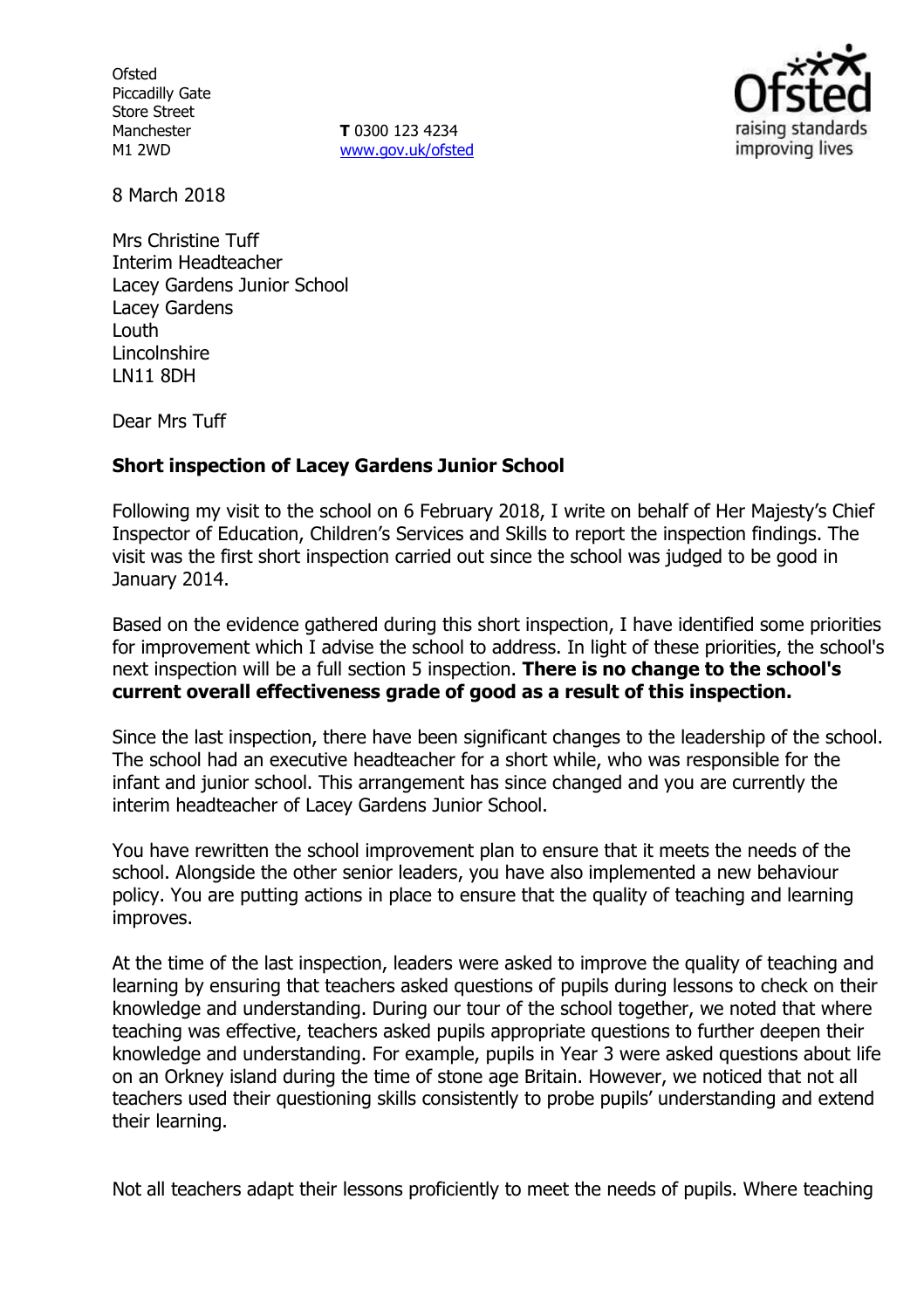

and learning is effective, teachers check on pupils' learning during lessons by asking appropriate questions and adapting tasks accordingly to meet their specific needs. In some classes, pupils are challenged and well supported. However, this is not consistent across the school.

Together, we visited mathematics lessons and looked in pupils' books where we could see that pupils had opportunities to develop a broad range of number skills. They had opportunities to use and apply their mathematical understanding to problem-solving activities. For example, pupils in Year 5 had opportunities to use their multiplication and division skills to explore fractions. They solved fraction problems because they could use and apply their calculation skills effectively. They were challenged to use their reasoning skills to justify their answers. This issue from the previous inspection has been addressed effectively.

The teaching of phonics is inconsistent in its impact. Pupils are not routinely given opportunities to use and apply their phonics skills accurately. When we looked in pupils' books, we could see that too few pupils are using and applying their phonics skills consistently during spelling activities. You recognise that staff need training to refresh their skills in teaching phonics, so that pupils make faster progress in reading and writing. In 2017, pupils' progress in reading declined. However, their progress in writing has improved since 2016. Leaders have delivered training to improve aspects of spelling and writing. These are having an impact on raising standards in writing. This is testament to leaders' capacity to make improvements.

Pupils value the enrichment opportunities on offer. They enjoy the range of trips and the chance to play a range of sports. Pupils are proud of their achievements and were pleased to tell me about their recent tournament success in playing 'Goal Ball'. They appreciate the work of the elected school council and how it has improved the range of outdoor play equipment.

During the inspection, we noted that further improvements are also needed to develop the skills and expertise of leaders and the governing body. Some leaders are new to their role. You ensure that leaders receive appropriate support so that they can further develop their role. In a short time, some leaders have already developed opportunities to enhance the curriculum with engaging learning opportunities.

Some parents who responded to Ofsted's Parent View noted that they do not think the school manages pupils' behaviour as well as it could. Some parents who spoke with me raised concerns about the inconsistent management of behaviour at the school. You have recently reviewed the school's behaviour policy and have taken steps to tackle this. During the inspection, pupils' behaviour in classes, around the school and on the playground was good.

## **Safeguarding is effective.**

You have ensured that all safeguarding arrangements are fit for purpose. Staff and governors are appropriately trained and receive regular updates. Leaders responsible for safeguarding promptly refer any concerns that staff may have.

Your records are well organised and detailed. You and your team have a thorough understanding of the signs of abuse. Staff understand their roles and responsibilities should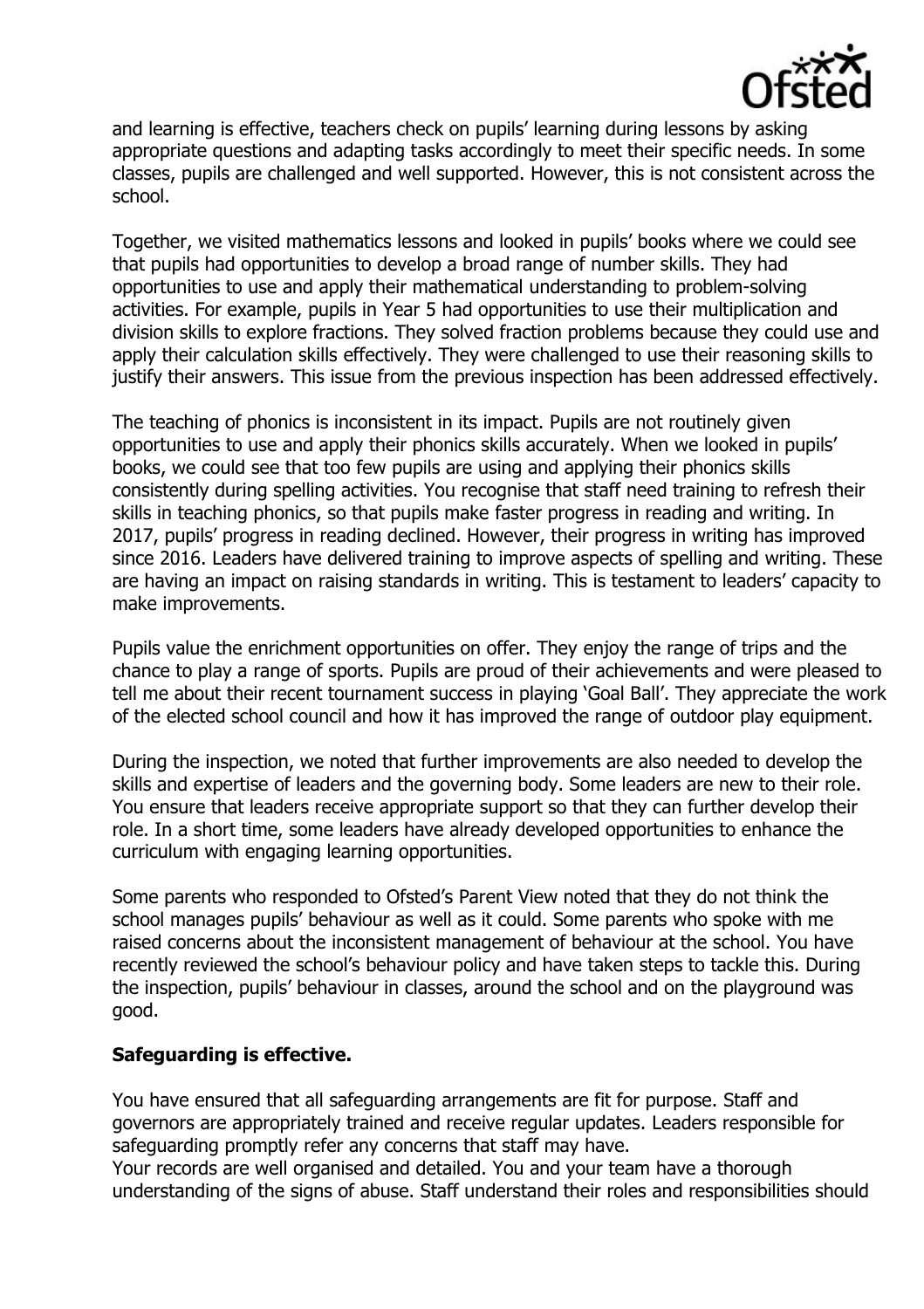

they have a concern.

Pupils say they feel safe and know how the school keeps them safe. They receive visits from police officers to remind them how to keep safe in the local community. Pupils have road safety lessons, so they know how to keep safe when riding their bikes. The school's junior road safety team also promotes road safety in assemblies and in lessons. Pupils who spoke with me confidently stated how to keep safe when online. They know they must report any concerns they may have when using the internet.

# **Inspection findings**

- During the inspection, I looked at what leaders are doing to ensure that the progress of middle-ability pupils and disadvantaged pupils improves in reading, writing and mathematics. I also looked at how leaders develop pupils' spiritual, moral, social and cultural education.
- Some of the parents who spoke with me and those who responded to Parent View, Ofsted's online survey, are not wholly satisfied with behaviour at the school. They have concerns that behaviour is not managed consistently by adults in the school. You explained that you and your team have recently reviewed the school's behaviour policy to ensure that behaviour is managed effectively. Pupils with whom I spoke said they knew the school's rewards and sanctions for behaviour. They explained clearly the range of rewards that they receive. Some pupils have opportunities to attend a before-school club to help them quickly settle in to the school day. Leaders have not yet fully evaluated the success of the new behaviour policy and the new systems in place to ensure that they support the needs of all pupils. During the inspection, pupils' behaviour was managed effectively by teachers and adults. Pupils respond well to adults and their classmates.
- The school provides well for pupils' spiritual, moral, social and cultural development. Pupils learn about a range of religions and their cultures. For example, pupils in Years 5 and 6 have enjoyed learning about countries in the Far East, their cultures and traditions. Pupils with whom I spoke understand the need to show respect and tolerance to others. In classrooms, pupils work well together and share their ideas willingly.
- **Pupils' progress in reading has been below average for the past two years for the middle**ability pupils and disadvantaged pupils. The recent changes to leadership and management are leading to improvements in the teaching and learning of reading. For example, the English leaders who were appointed last September have organised a range of reading experiences to encourage pupils to read more often. They have introduced a 'reading dog' for pupils to read to, as well as reading theme days. Pupils said they enjoyed reading regularly with an adult. Leaders have evaluated some aspects of the English provision and provided feedback to teachers to improve the quality of reading. For example, leaders have improved the reading provision in class to ensure that pupils have opportunities to develop their comprehension skills more fully. Teachers use a range of texts across the curriculum so that pupils are able to use and apply their reading and comprehension skills effectively. Classrooms have interesting and engaging reading areas to promote the love of reading. These initiatives have been effective in improving the progress that pupils make in reading.
- **Pupils'** progress in writing is below average for the middle ability and disadvantaged pupils. Some teachers' expectations of what pupils are capable of achieving are not high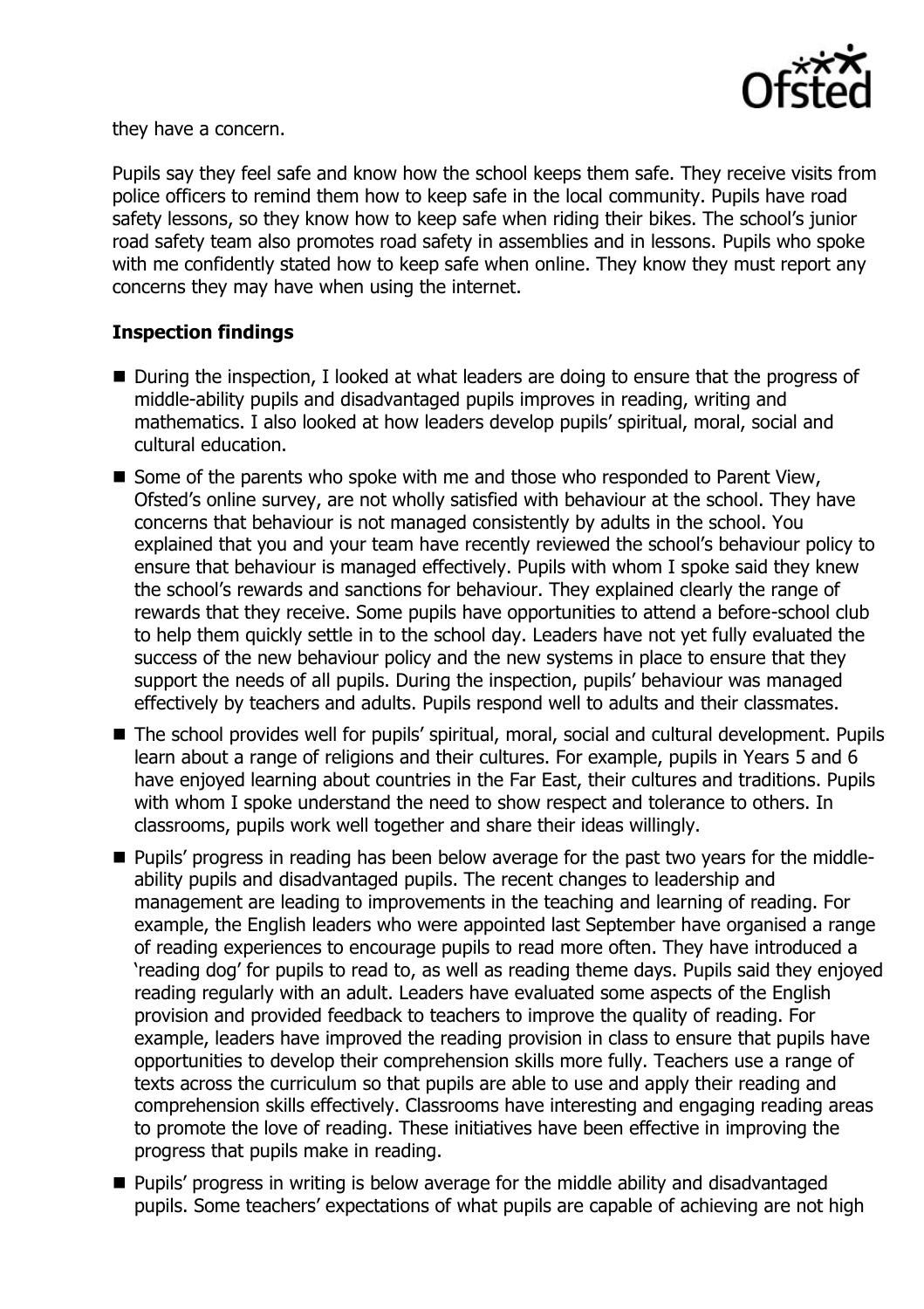

enough. Some teachers do not design tasks well enough to meet the needs of pupils. Consequently, pupils' progress slows and they do not make the progress of which they are capable. Where pupils make good progress, teachers provide additional resources and develop pupils' understanding through appropriate questions to extend their learning. Leaders have attended training to support teachers to improve the quality of writing in the school. Leaders are monitoring this aspect carefully to ensure standards improve.

- **Pupils' progress in mathematics declined further in 2017. The mathematics leader has** provided training to staff to build on their knowledge and understanding of problemsolving and reasoning. Pupils' books show they have a range of opportunities to practise their problem-solving and reasoning skills and to deepen their understanding. Pupils with whom I spoke said that they enjoyed their mental mathematics challenges. They said it is a fun way to learn their times tables and number facts.
- You work with leaders at all levels to ensure that they are clear about their roles and responsibilities. You ensure that leaders, at all levels, have opportunities to be fully involved in the monitoring of their area of responsibility. Subject leaders have monitored pupils' workbooks, trained teachers and reviewed policies. Leaders' actions are starting to have an impact on raising the quality of teaching and learning.
- Governors have managed the changes in leadership and management well. They have a clear vision for the school and know what needs to done to further improve the quality of education. They check the work of the school regularly and engage with staff to ensure that they have a full picture of the school's provision. They know there is further work to be done to improve standards. Recently, the governing body has appointed new governors who have significant expertise to help move the school forward. They have received relevant training to support them in their role. They acknowledge that further development of their skills and expertise would support them to challenge leaders more effectively.

## **Next steps for the school**

Leaders and those responsible for governance should ensure that:

- teachers ask questions, and design and adapt tasks appropriately for disadvantaged pupils and middle-ability pupils so that they make faster progress in reading, writing and mathematics
- teachers consistently teach phonics in line with the school's policy so pupils can better use and apply their phonics skills when reading and spelling
- middle leaders develop their skills and expertise so they have a comprehensive understanding of pupils' standards in their area of responsibility and hold teachers fully to account for the progress that pupils make
- qovernors develop fully their skills and expertise so they can challenge leaders more effectively.

I am copying this letter to the chair of the governing body, the regional schools